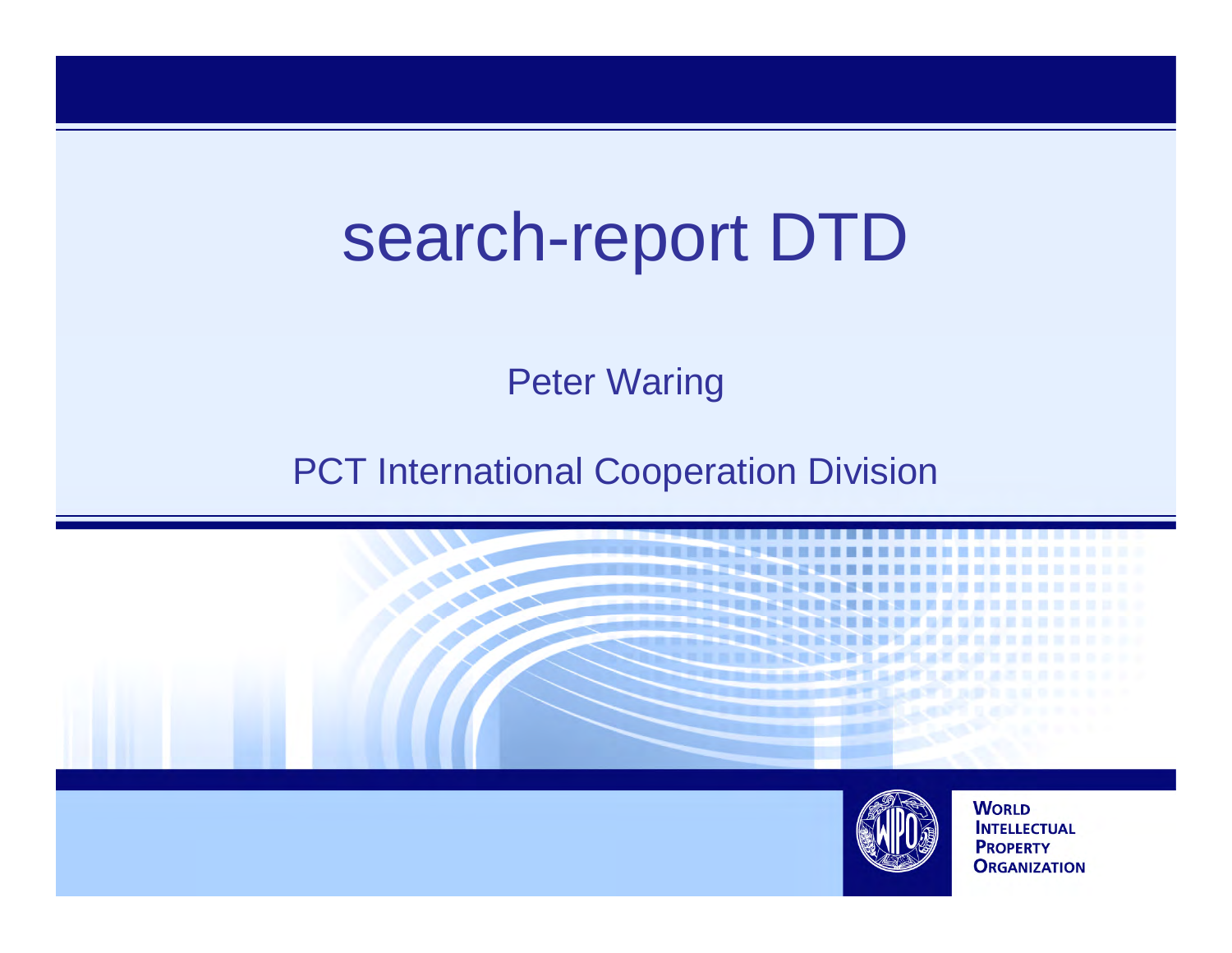### search-report.dtd

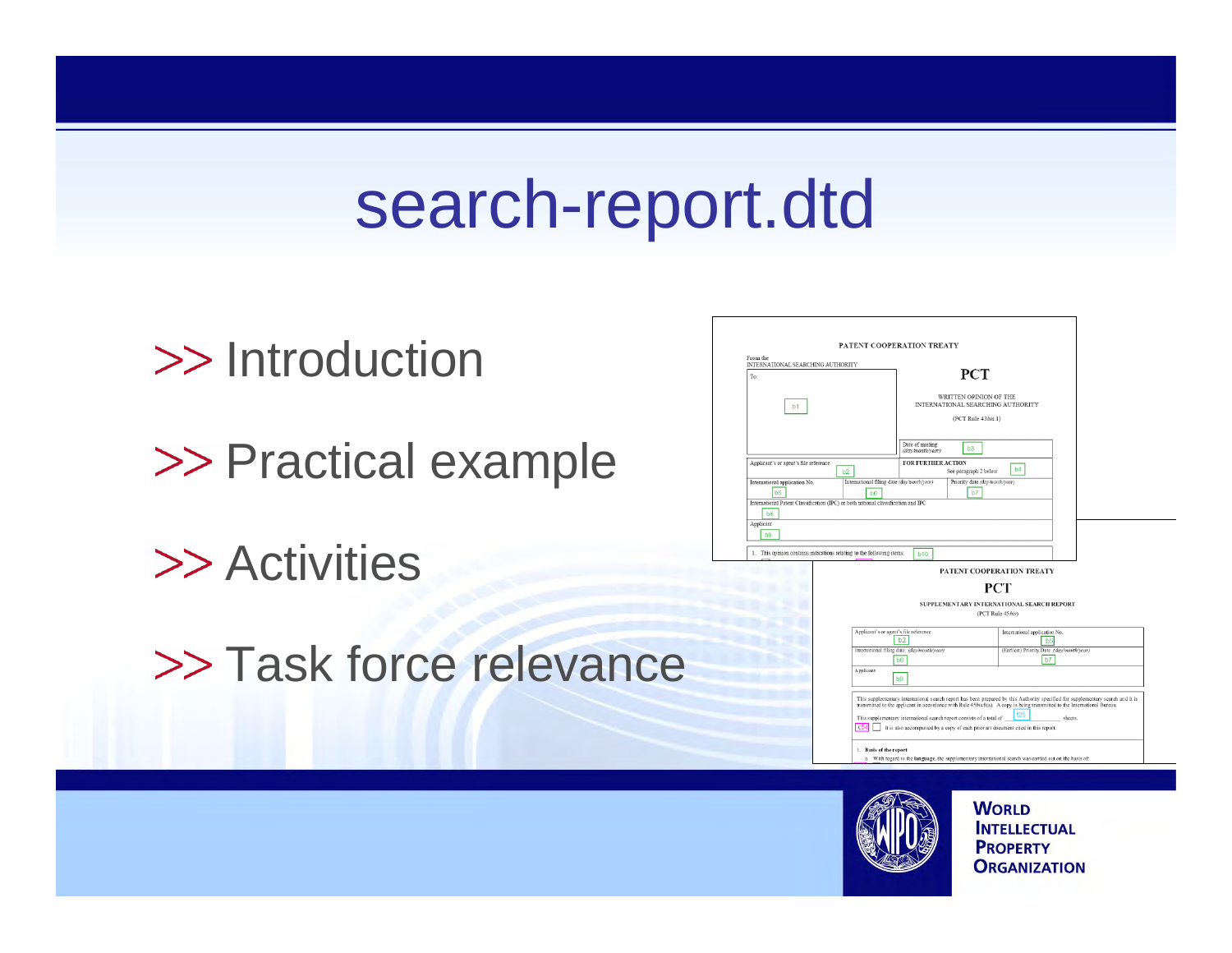## search-report.dtd - timeline

- Incorporated in Annex F (2005)
- >> Not maintained
- >> Not in production use today
	- (Q4 2008)

>> Focus of attention today (Q4 2008)

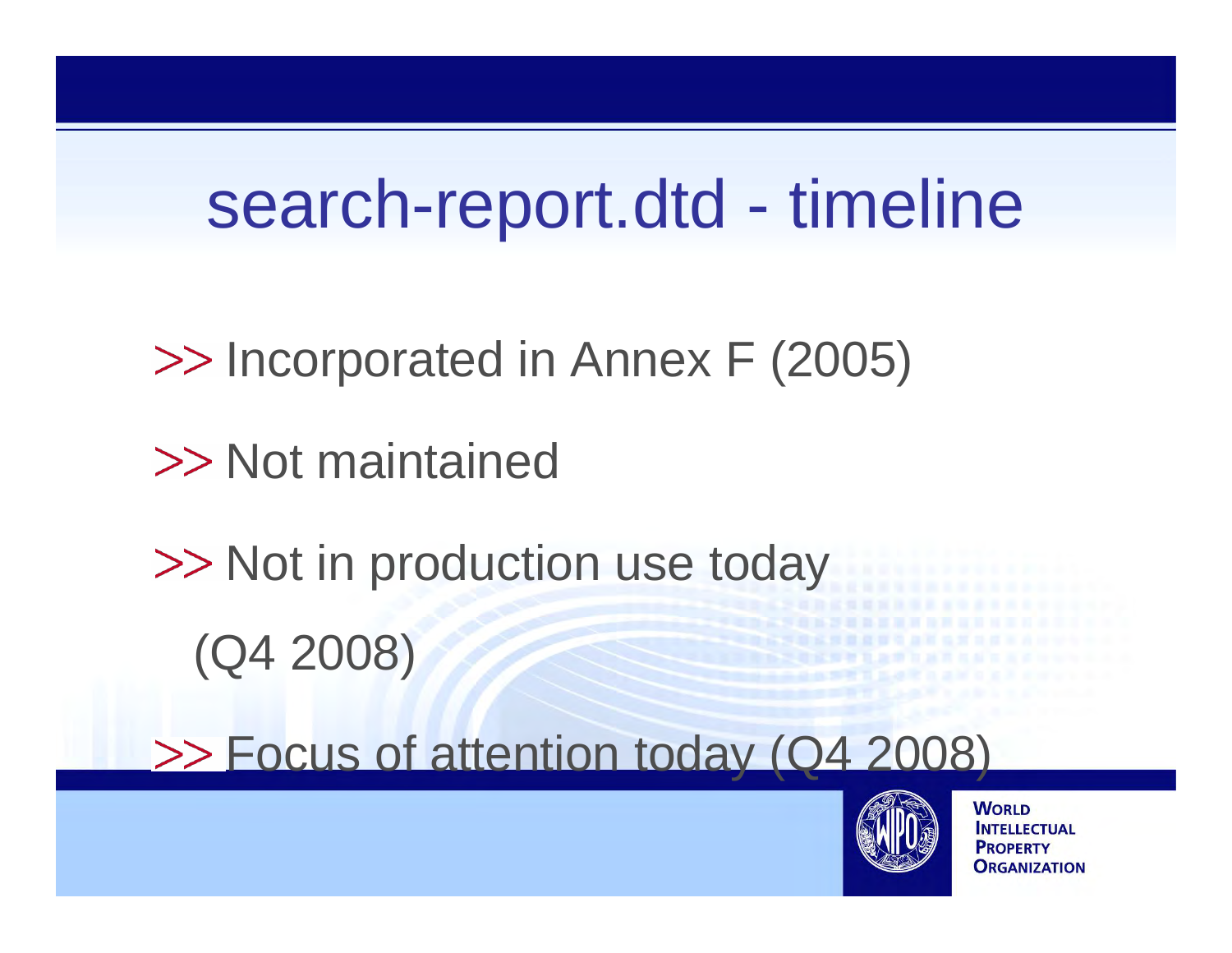### search-report.dtd - scope

### >> PCT search reports

- $\mathcal{L}_{\mathcal{A}}$  $-$  International type search report
- $\mathcal{L}_{\mathcal{A}}$ – International search report
- $\mathcal{L}_{\mathcal{A}}$ Written Opinion of the Searching Authority
- $\mathcal{L}_{\mathcal{A}}$ **– International Preliminary Report on Patentability**
- $\mathcal{L}_{\mathcal{A}}$ **- Supplementary International Search Report**

>> National and regional search reports

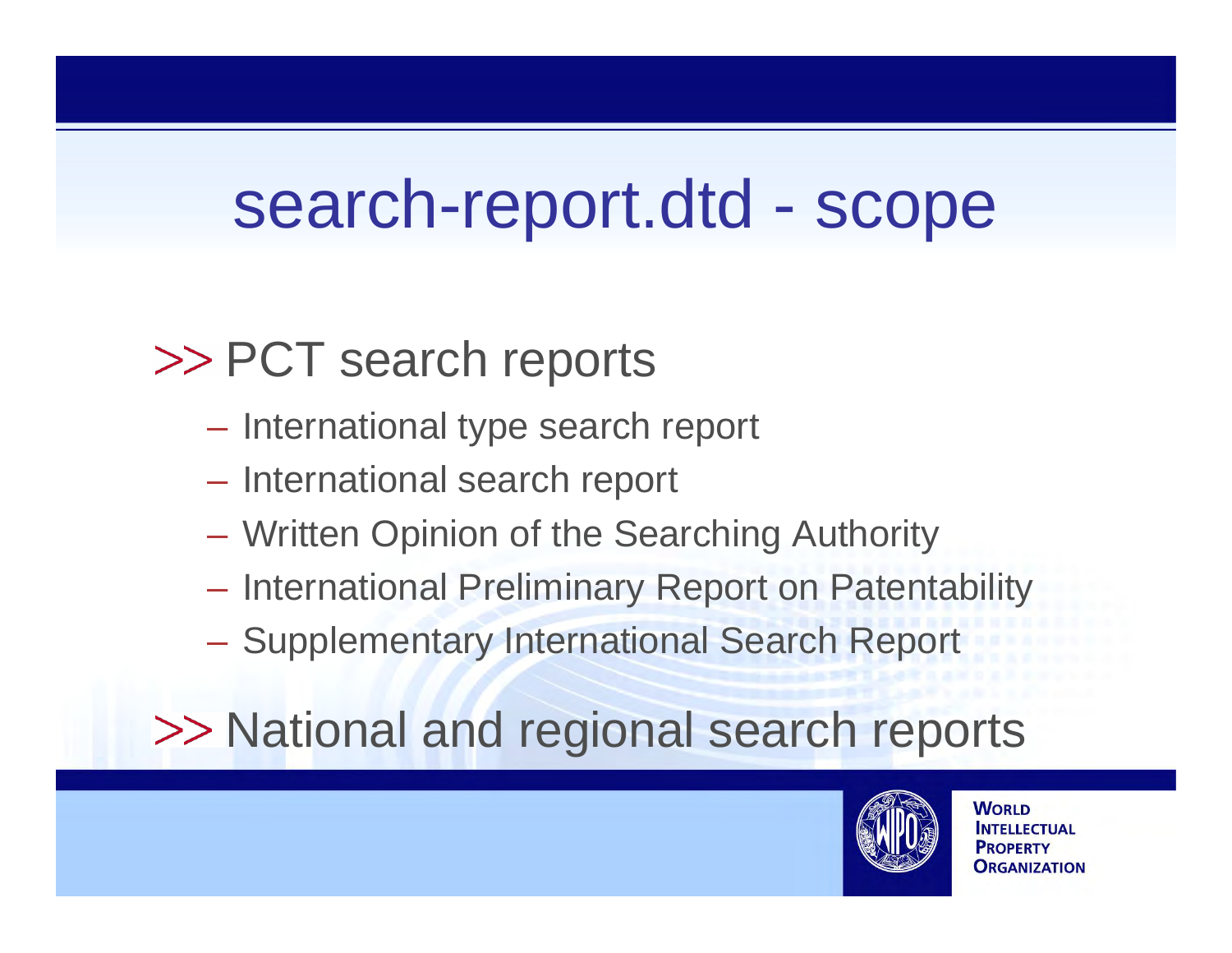### search-report.dtd – ISA/SS/501

- Faced with a new PCT form
- >> Having similarities with existing forms
- >> Being aware of EPO progress

Imperative to work validate, support, contribute at WIPO

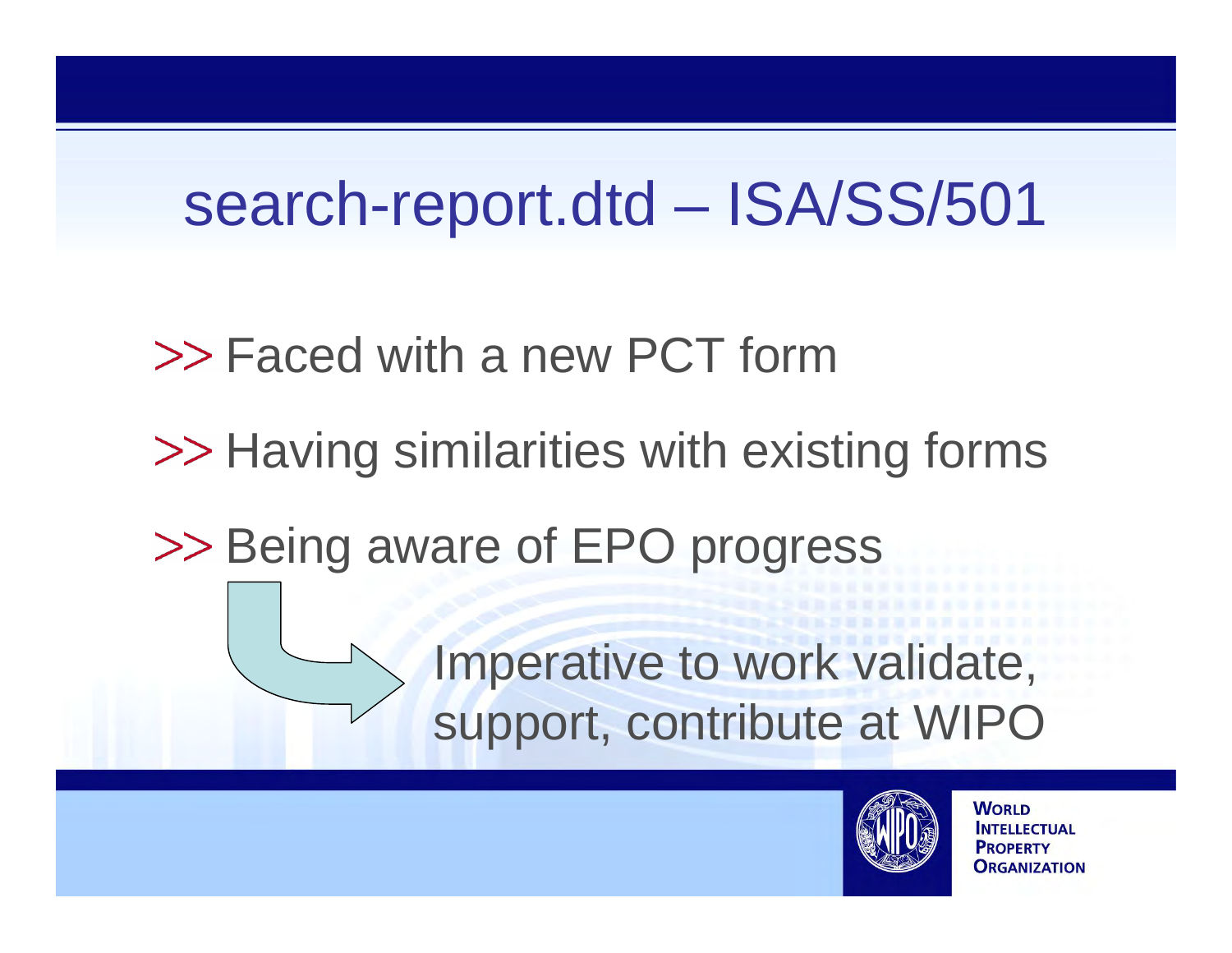

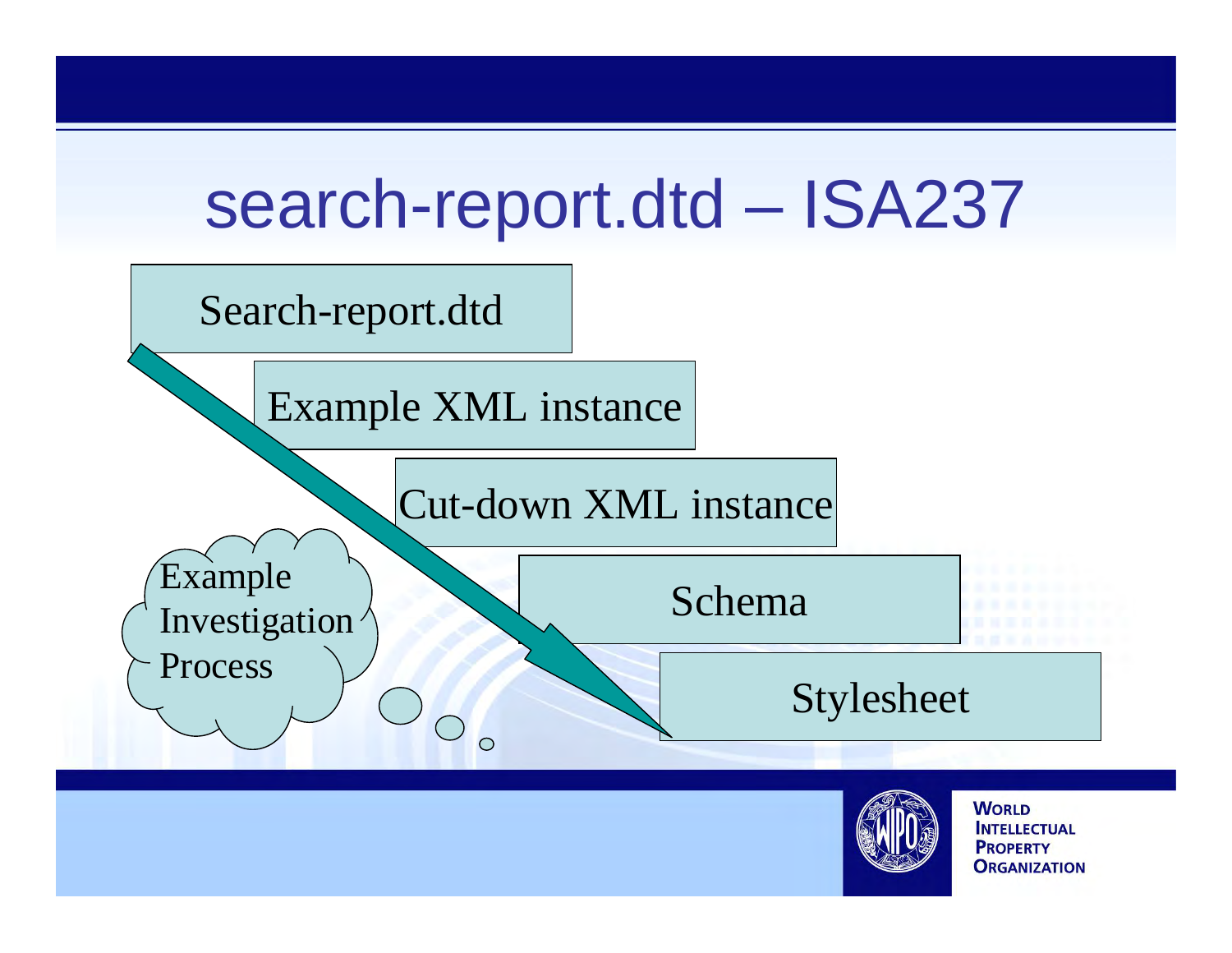## Search-report.DTD



<!ATTLIST search-report\_id **#REQUIRED** ID. file CDATA #REQUIRED CDATA #IMPLIED lang **CDATA #IMPLIED** status date-produced CDATA #REQUIRED srep-type CDATA #IMPLIED srep-office CDATA #REQUIRED dtd-version CDATA #IMPLIED >

#### 日<!--

Office is the ST.3 country code, including the regional authorities. Office-dtd is the file which contains the DTD for the office-specific bibliographic elements.

ALTERNATIVELY elemnt names may be grouped directly under this element. - add the two letter ST.3 code.

<!ELEMENT office-specific-srep-data EMPTY>

office-dtd CDATA #REQUIRED CDATA #REQUIRED

Model supporting page images or structure.

Question: How to populate?

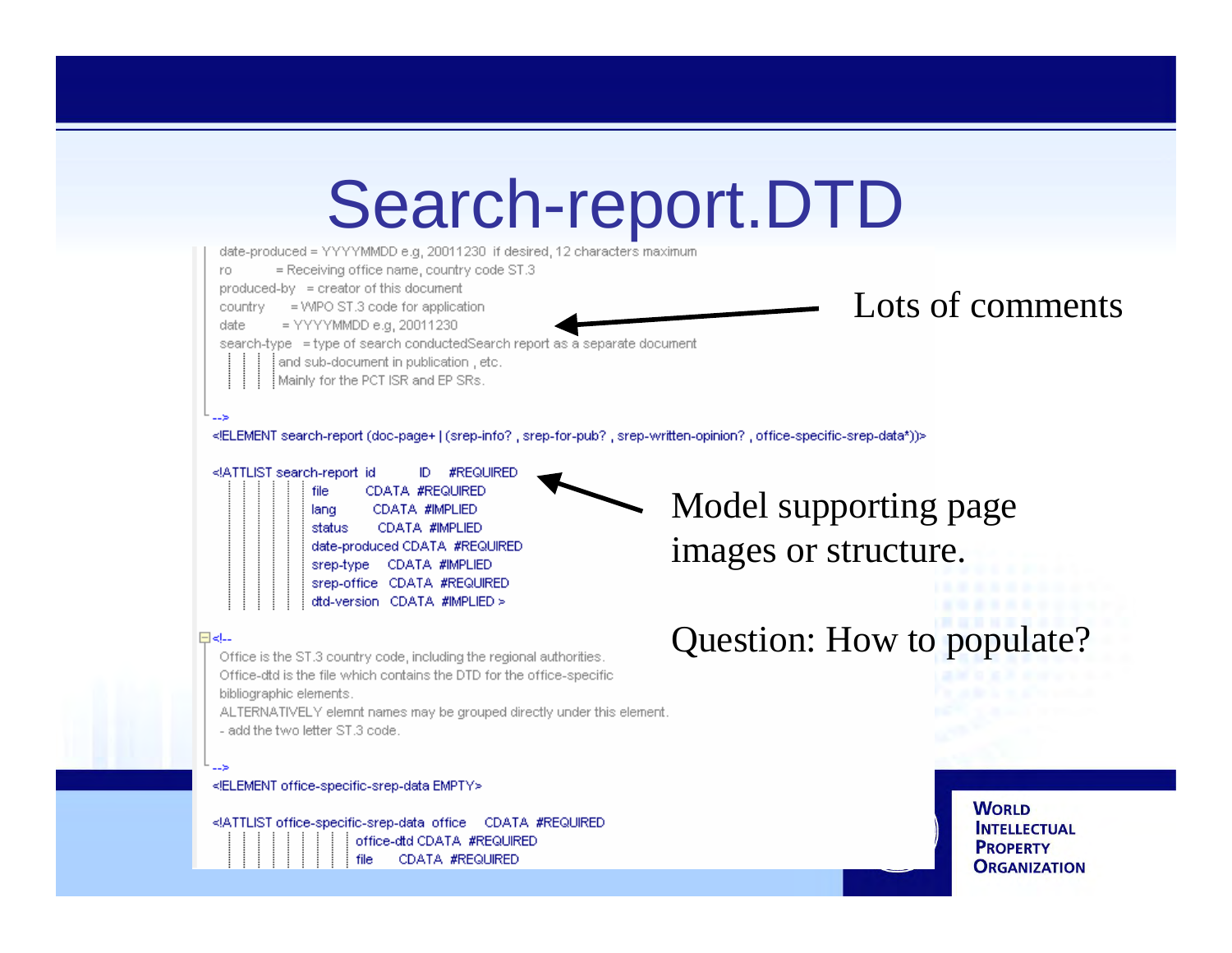### version1.2(a) =>Generated XML (636 lines)

### <?xml version="1.0" encoding="UTF-8"?>

- <!-- edited with XMLSpy v2008 rel. 2 sp1 (http://www.altova.com) by PWaring (WIPO) --> <!--Sample XML file generated by XMLSpy v2008 rel. 2 sp1 (http://www.altova.com)-->
- <!--b3 date of mailng-->
- <?altoval\_sps C:\Documents and Settings\User\Desktop\SR\_XML\test1.sps?>
- ⊟<search-report dtd-version="text" id="text" lang="text" status="text" file="text" srep-office="text" date-produ (b3)" srep-type="pct/isa/237" xmlns:xsi="http://www.w3.org/2001/XMLSchema-instance" xsitnoNamespaceSchemaLocation="C:\DOCUME~1\User\Desktop\SR\_XML\srep237\_w3c.xsd"> <srep-info total-page-count="text">
	- <correspondence-address>
		- <customer-number>text (b1???) </customer-number>
	- </correspondence-address>
	- <file-reference-id>applicant or agents or file reference page 1 (b2)</file-reference-id>
	- <application-reference appl-type="text" id="text1">
		- <document-id lang="text">
		- conjuntry steptic footuntry's

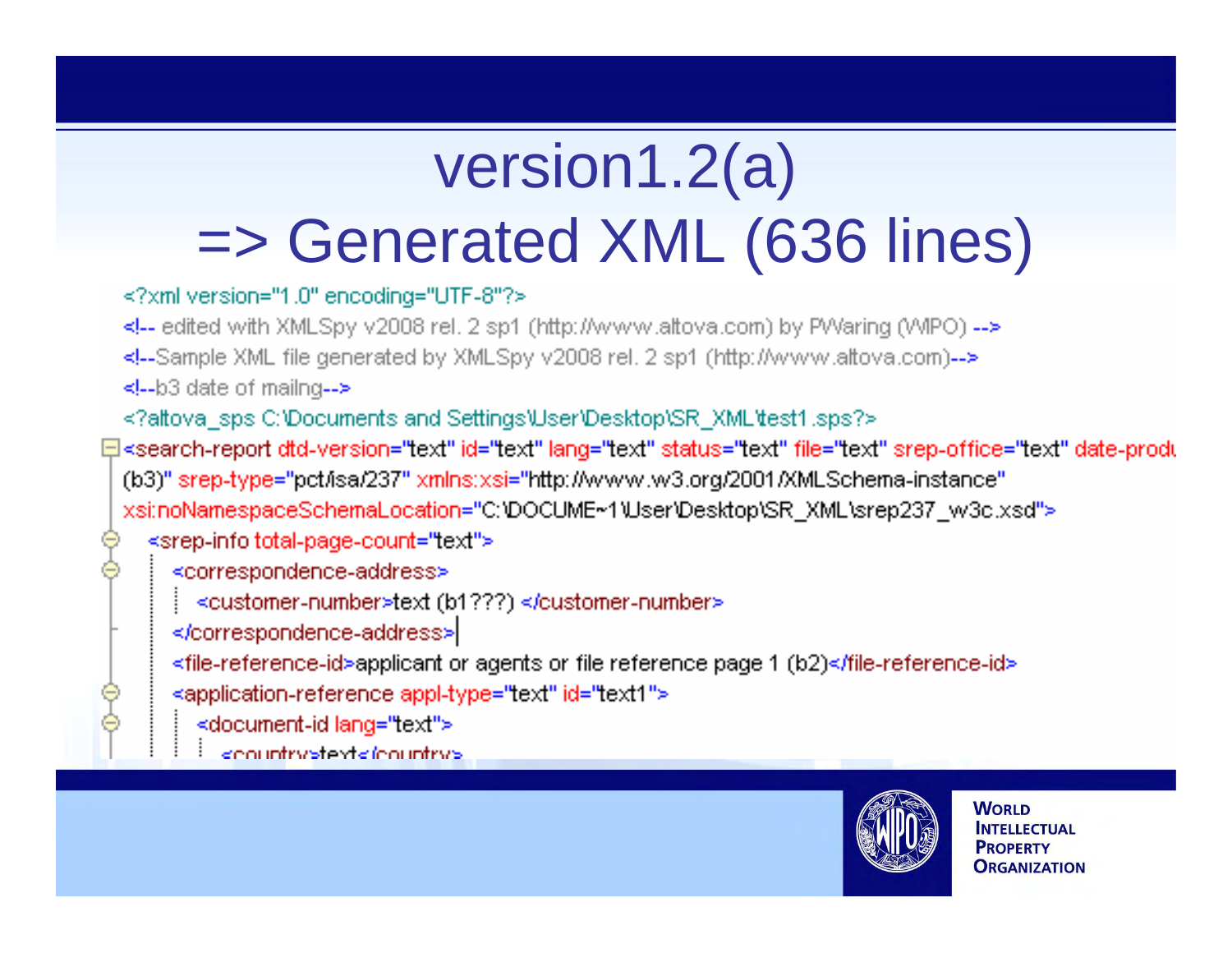| PCT/ISA/237 - written opinion                                |                                                                                         |                                                              |                                                                                   |                                         |
|--------------------------------------------------------------|-----------------------------------------------------------------------------------------|--------------------------------------------------------------|-----------------------------------------------------------------------------------|-----------------------------------------|
| PATENT COOPERATION TREATY<br>Match<br>AL SEARCHING AUTHORITY |                                                                                         |                                                              |                                                                                   |                                         |
| <b>XMLelement</b>                                            |                                                                                         |                                                              | <b>PCT</b>                                                                        |                                         |
| b <sub>1</sub>                                               |                                                                                         |                                                              | WRITTEN OPINION OF THE<br>INTERNATIONAL SEARCHING AUTHORITY<br>(PCT Rule 43bis.1) |                                         |
|                                                              |                                                                                         |                                                              | Date of mailing<br>(day/month/year)                                               | b <sub>3</sub>                          |
| Applicant's or agent's file reference                        |                                                                                         | b2                                                           | FOR FURTHER ACTION                                                                | b <sub>4</sub><br>See paragraph 2 below |
|                                                              | International application No.<br>b <sub>5</sub>                                         | International filing date (day/month/year)<br>b <sub>6</sub> |                                                                                   | Priority date (day/month/year)<br>b7    |
|                                                              | International Patent Classification (IPC) or both national classification and IPC<br>b8 |                                                              |                                                                                   |                                         |
|                                                              | Applicant<br>b9.                                                                        |                                                              |                                                                                   |                                         |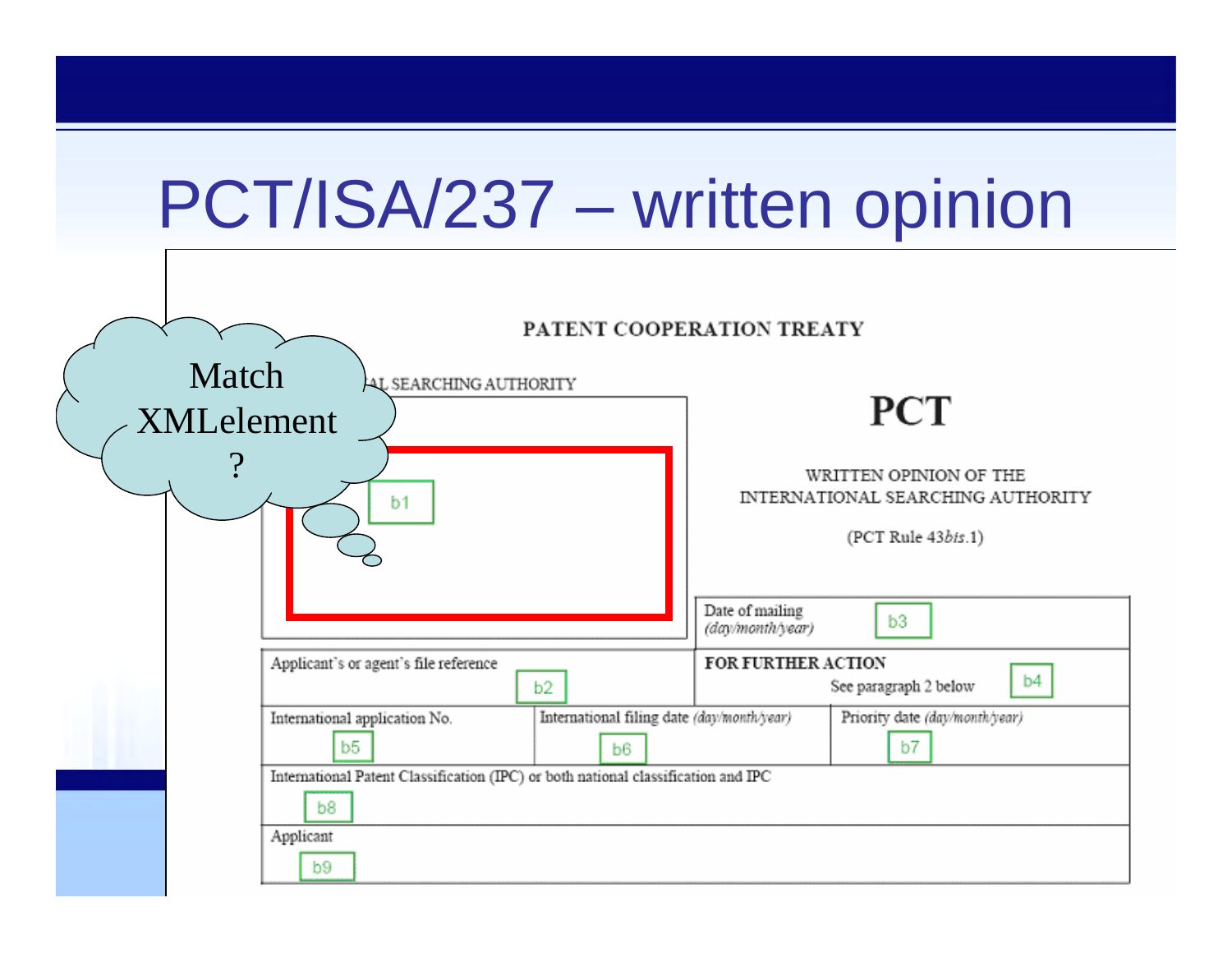#### **Marked Up XML** <!-- edited with XMLSpy v2008 rel. 2 sp1 (http://www.altova.com) by PWaring (WIPO) --> <!--Sample XML file generated by XMLSpy v2008 rel. 2 sp1 (http://www.altova.com)--> <!-- b3 date of mailng--> <?altovallisps.C:\Documents.and.Settings\User\Desktop\SR\_XML\test1.sps?> Match XML ⊟<search-report dtd-version="text" id="text" lang="text" status="text" file="text" srep-N3)" srep-type="pct/isa/237" xmlns:xsi="http://www.w3.org/2001/XMLSchema-inst Element? – Matches polynomespaceSchemaLocation="C:\DOCUME~1\User\Desktop\SR\_XML\srep237\_<br>XML-yes example alternative count="text"><br>state is this address --> no?<customer-number>text (b1???) </customer-number> stromes condence-accresse **<!--b2-->** at or agents or file reference page 1 (b2)</file-reference-id> <application-reference appl-type="text" id="text1"> <document-id lang="text"> <country>text</country>  $d - b5 -$ <doc-number>IA\_NO (b5)</doc-number> ≼kind>text≼/kind> <name name-type="natural">text</name>  $4 - b6 - b$

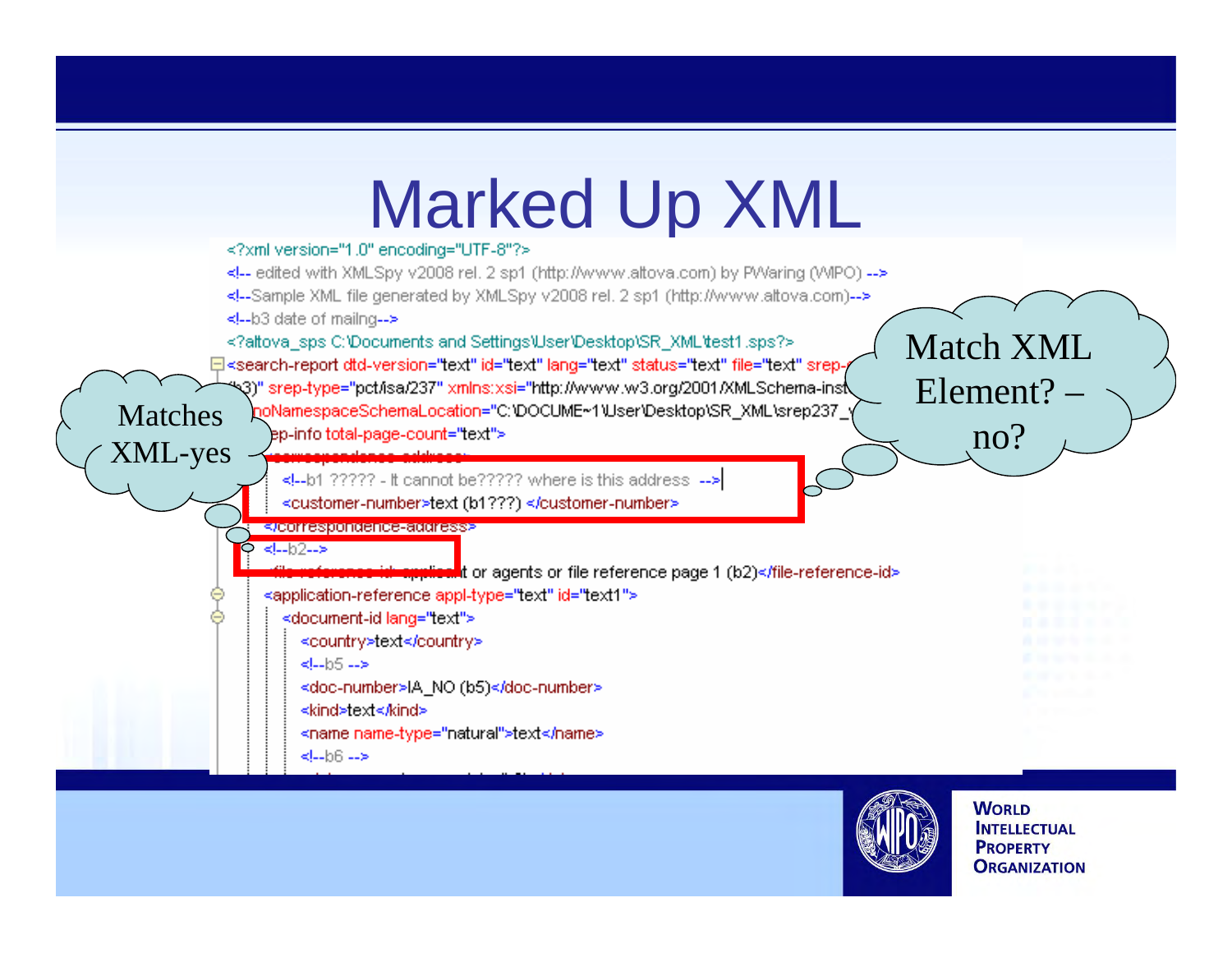## PCT/ISA/210 Checkboxes



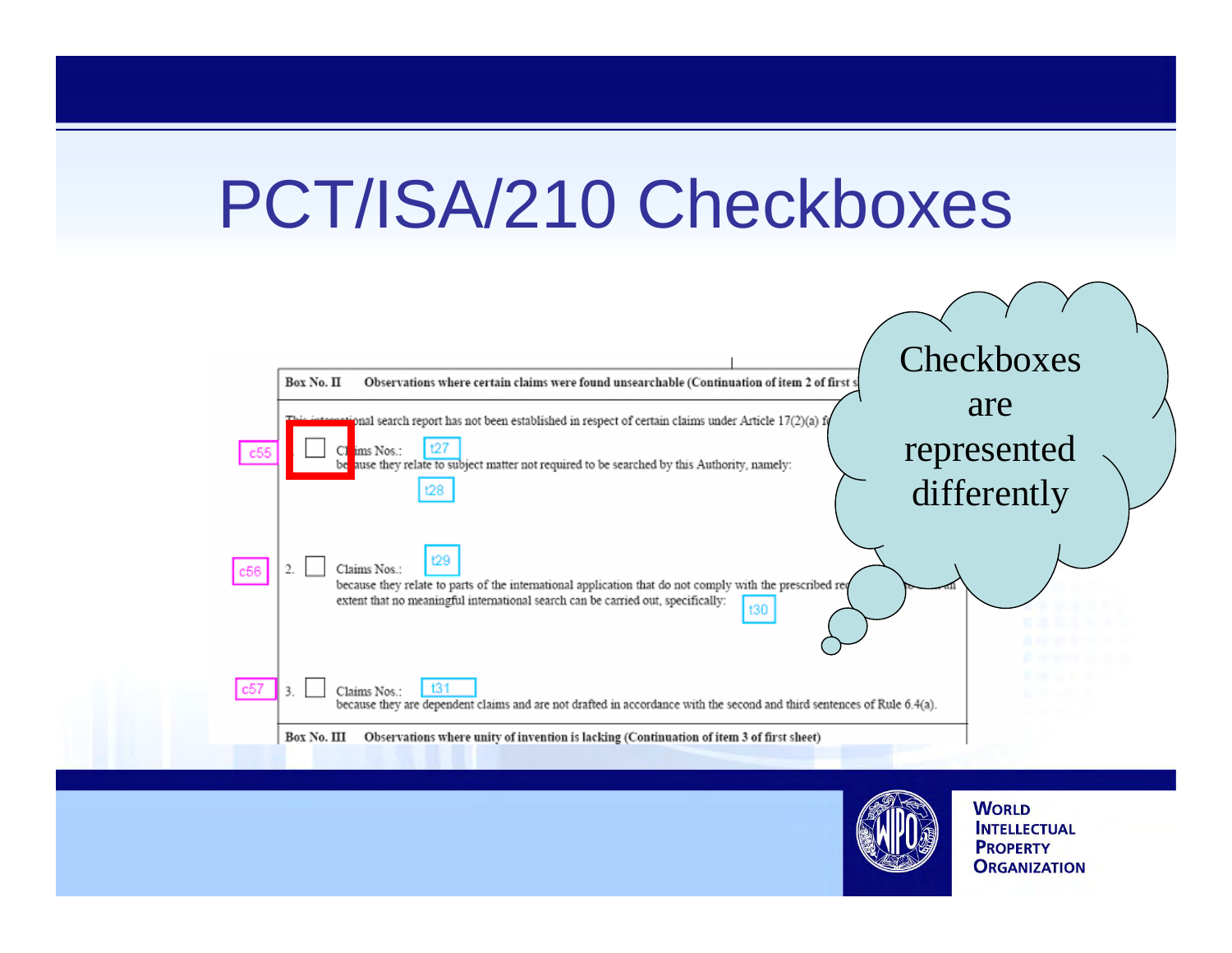## **Differences**



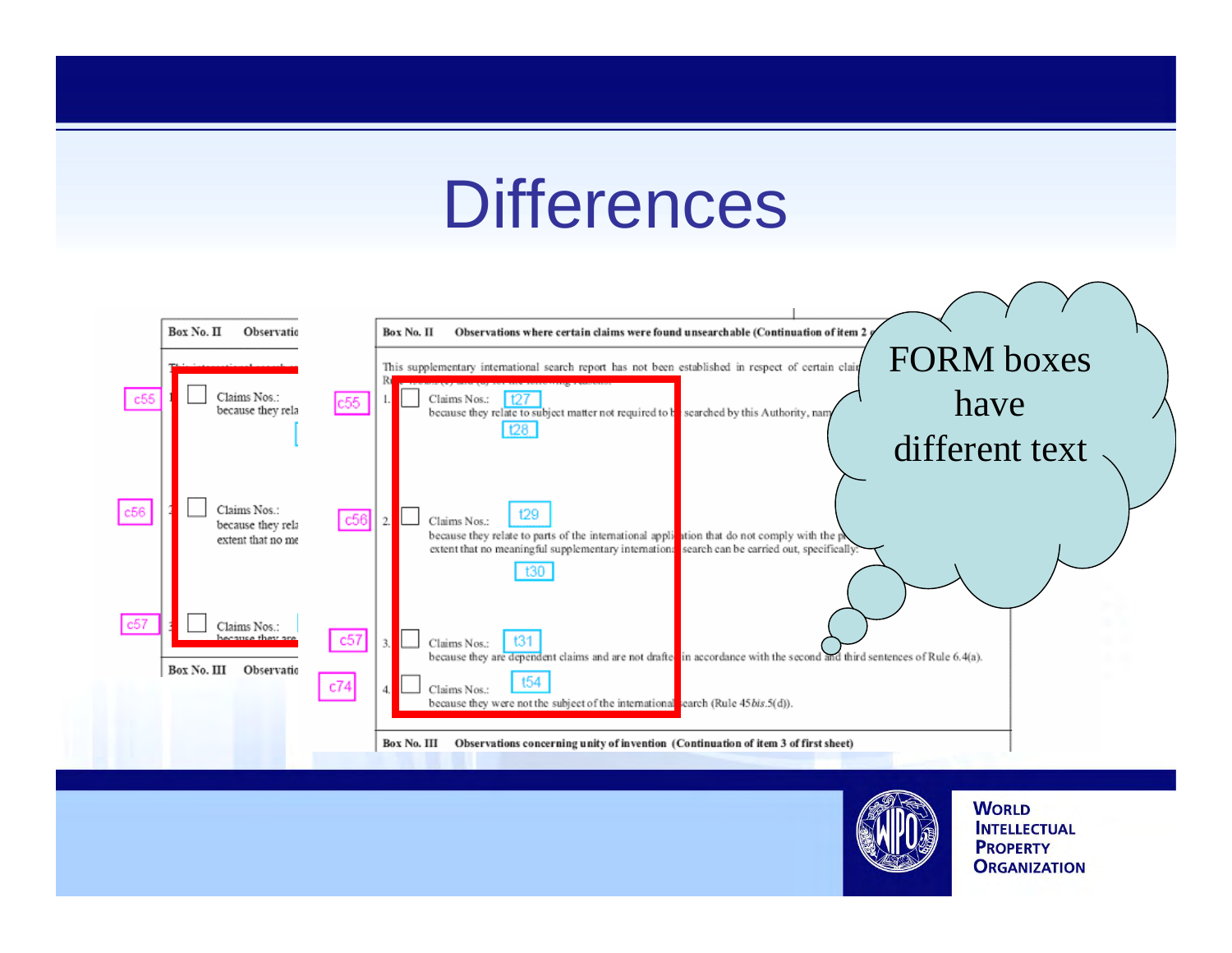## Style-sheet Output

### Output.pdf

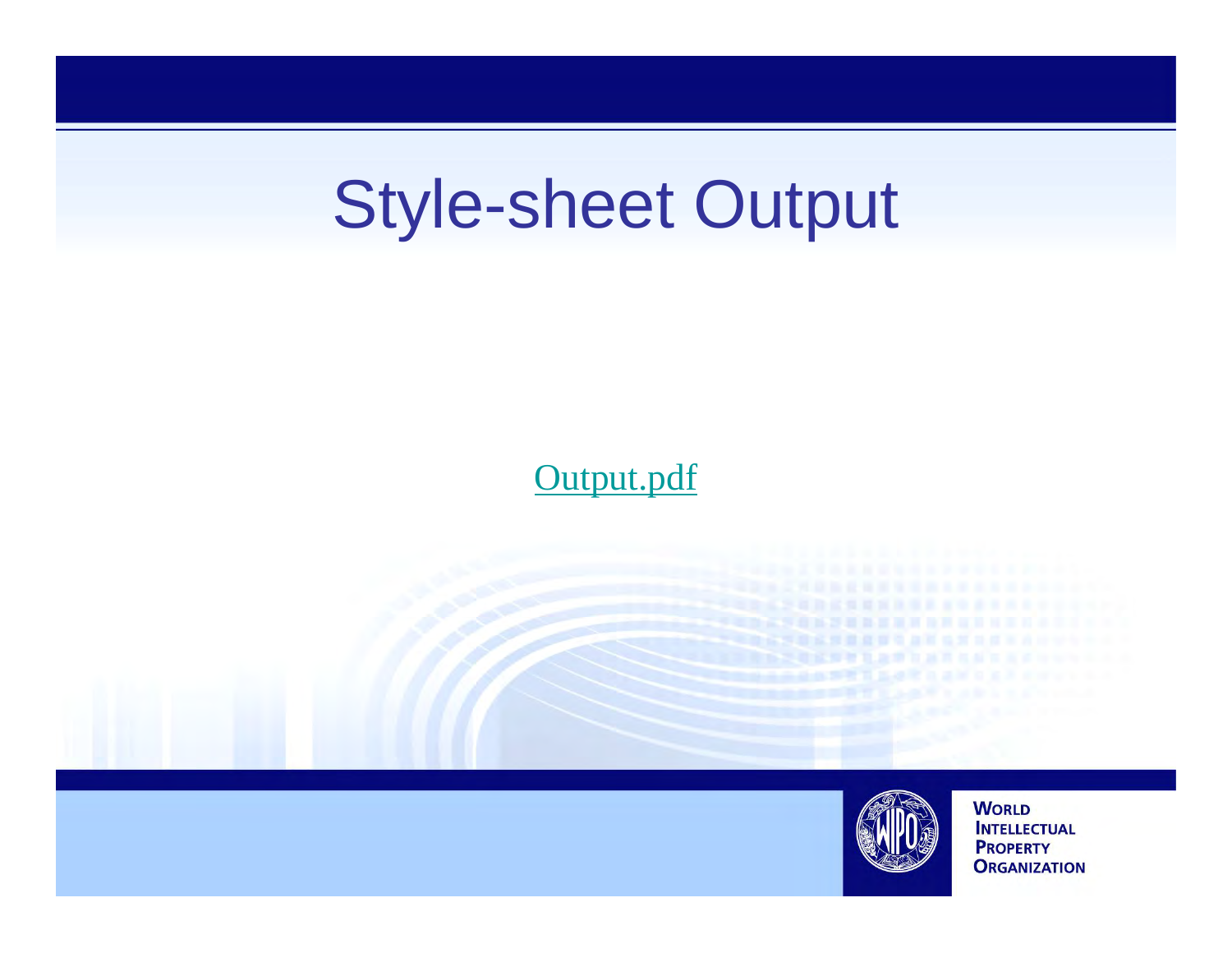